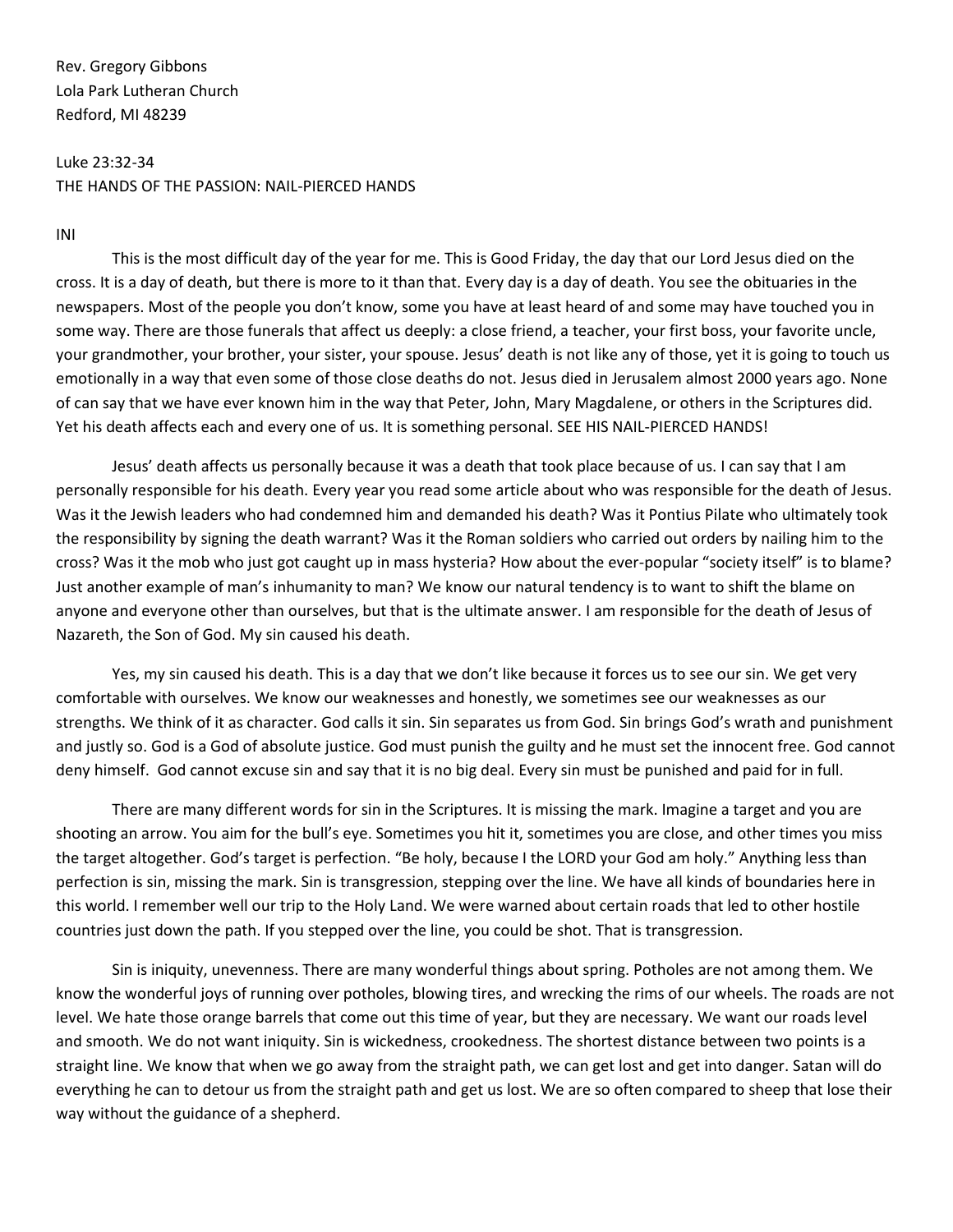You want some other names? How about guile, insincerity, lawlessness, selfishness, immorality, evil, corruption, ungodliness, or many more? There are sins of commission and there are sins of omission. Sins of commission are the bad things we do. They are the acts of our sinful nature that all of us are born with. The Apostle Paul says: "The acts of the sinful nature are obvious: sexual immorality, impurity and debauchery; idolatry and witchcraft; hatred, discord, jealousy, fits of rage, selfish ambition, dissentions, factions and envy; drunkenness, orgies and the like. I warn you, as I did before, that those who live like this will not inherit the kingdom of God." Sins of omission are the good things that we should be doing to all people at all times but don't because of our own selfishness.

Do you see yourself on that list at least once? That's all it takes. James tells us, "Whoever keeps the whole law and yet stumbles at just one point is guilty of breaking all of it." It's all or nothing. You are either perfect or you aren't. Do you really believe that you are perfect and haven't sinned? St. John says, "If we claim to be without sin, we deceive ourselves and the truth is not in us." Ezekiel says, "The soul that sins is the one that will die," and St. Paul tells us that "the wages of sin is death."

The older I get, the more I am reminded of my sins. I think of those times when I was a boy and disobeyed my parents. I think of times I could have stood up for children who were bullied and made fun of, yet I stood there and said nothing because I didn't want those same bullies to pick on me. I think of the times when I joined in the mocking. I think of the things I did just because my parents didn't want me to do them. I think of the lies I told. I think of the gossip I spread. I think of so many times that I had the opportunity to do the right thing and didn't just because I wanted to get my own way. I think of selfish thoughts, hateful words, and spiteful actions.

I wish that I could say that I left all of that behind at the age of ten or sixteen or 22, but I can't. I think of high school sins, college sins and seminary sins. I think of failures as a husband, as a father, as a pastor. One of the best definitions of our frustrations came from a small child who said, "Sometimes I just can't get rid of the naughties!" Sometimes we just can't get rid of the naughties. The Apostle Paul said it this way: "I know that nothing good lives in me, that is, in my sinful nature. For I have the desire to do what is good, but I cannot carry it out. For what I do is not the good I want to do; no, the evil I do not want to do – this I keep on doing." The only thing I can do is confess my sins and say, "God, have mercy on me, a sinner."

God is a God of absolute justice. He must punish the guilty. The hymn writer puts it so bluntly: "'Tis I who should be smitten, my doom should here be written: Bound hand and foot in hell. The fetters and the scourging, the floods around you surging, 'Tis I who have deserved them well." And that is why we call this Good Friday. My Savior takes my place. He suffers my punishment. He takes my sins, and he credits me with his righteousness. "What punishment so strange is suffered yonder! The Shepherd dies for sheep that loved to wander; The Master pays the debt his servants owe him, who would not know him."

Good Friday is where we see the justice of God in full force. Sin must be punished. Good Friday is where we see the love of God in full force. Jesus went to the cross in my place. He stepped forward and volunteered to drink the full cup of God's wrath upon sin. We cannot begin to imagine the vile poison in that cup filled to the brim. Jesus couldn't merely taste it and then throw up. He had to drink it in its entirety and keep it down. That was what was happening while he was on that cross. Darkness covered the earth and Jesus would cry out in a loud voice: "My God, my God, why have you forsaken me?"

There are things going on here far beyond our comprehension. God is forsaking God. For the first time in all eternity Jesus is no longer in perfect communication with his heavenly Father. This is no longer God's beloved Son with whom God is well pleased. He is the Sin Bearer carrying the sin of every man, woman and child who ever lived. He has your sins on him, sins you remember so well and sins you have long forgotten, sins of thought, word and action, sins against those you love and sins against those you've hated. He takes the punishment for every one of them. "He was